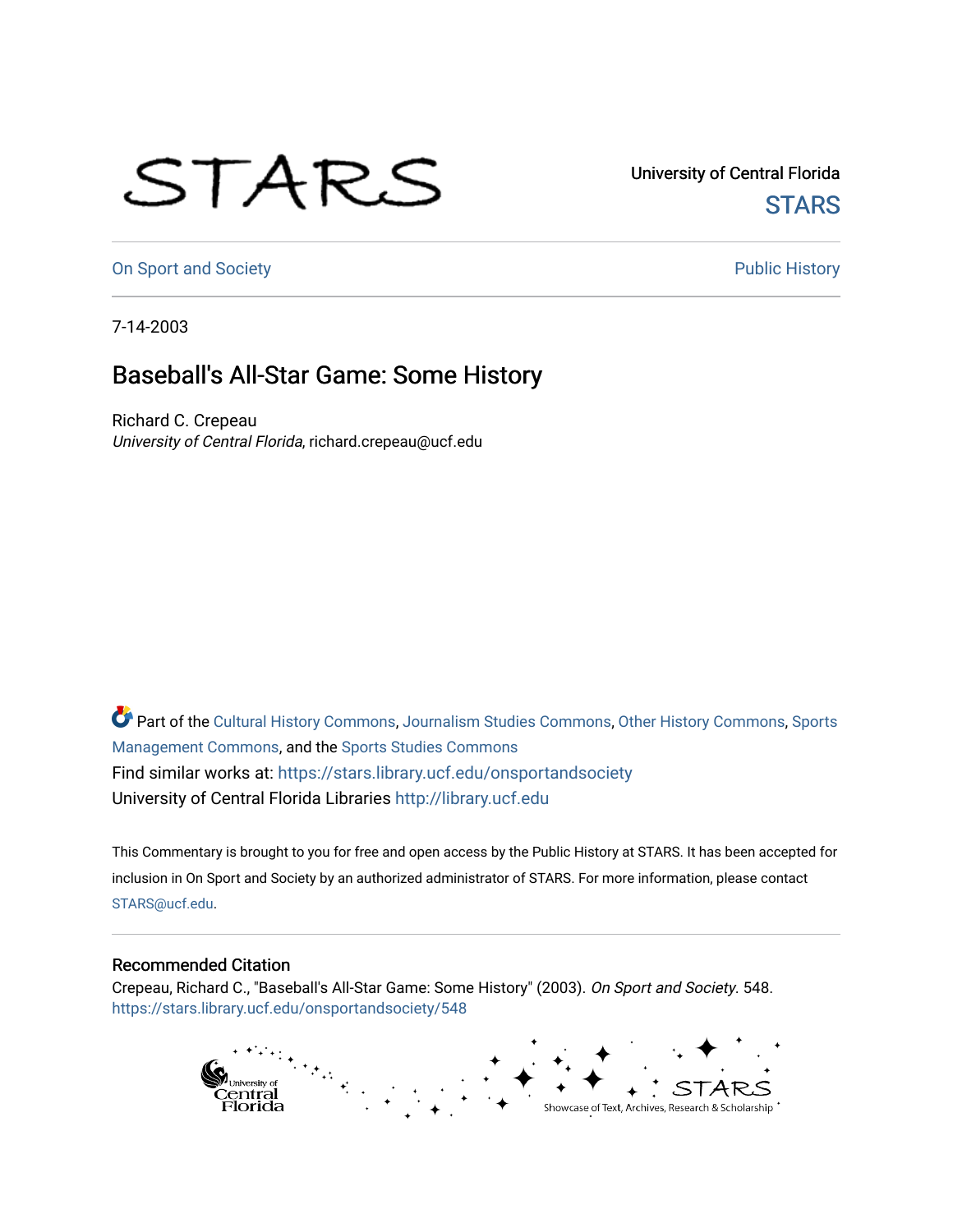## SPORT AND SOCIETY FOR H-ARETE JULY 14, 2003

Baseball's All-Star Game is coming up tomorrow at Comiskey Park (a.k.a. US Cellular Field) in Chicago. This is the fourth All-Star Game hosted by the White Sox and the seventh game to be held in Chicago.

Although the concept of an all-star game dates back to 1858 and a game between all-star teams from Brooklyn and New York, it was seventy years ago that the first modern all-star game was held, July 6, 1933. In the seven decades since this game has become a marvelous showcase for the best baseball talent, the marking point for mid-season, and a great promotional event for baseball.

The game itself was the creation of Arch Ward sports editor of the Chicago Tribune who was able to persuade the owners to hold a game between the American and National League All-Stars in Chicago in conjunction with the Century of Progress Exhibition of 1933. Those who welcomed this game saw it as the dawning of a new age, in which the use of modern promotional techniques had arrived in baseball.

A number of owners objected to it as a distraction from the regular season, an unnecessary interruption of the normal patterns. No doubt some also objected because they were not going to make enough money from the game, which was being played for charity. Managers objected to the game because it broke up the regular season, although more objections came from those managers whose teams were doing well than those whose teams were struggling.

After the first All-Star Game the managers were designated as the previous year's pennant winners, but for that first game two of the grand old managers, Connie Mack and John McGraw were given the honor. For the first two years both managers and fans chose the players, and then from 1935-46 the managers selected their teams. Beginning in 1947 the selection of the starting lineup passed to the fans, until 1957 when Cincinnati fans stuffed the ballot box and chose Reds for seven of the eight starting positions.

This led to the removal of the fans from the process from 1958 to 1969. During that period major league managers, coaches, and players, made the selections. In 1970 the selection of the starting lineups returned to the fans. Ballot box stuffing and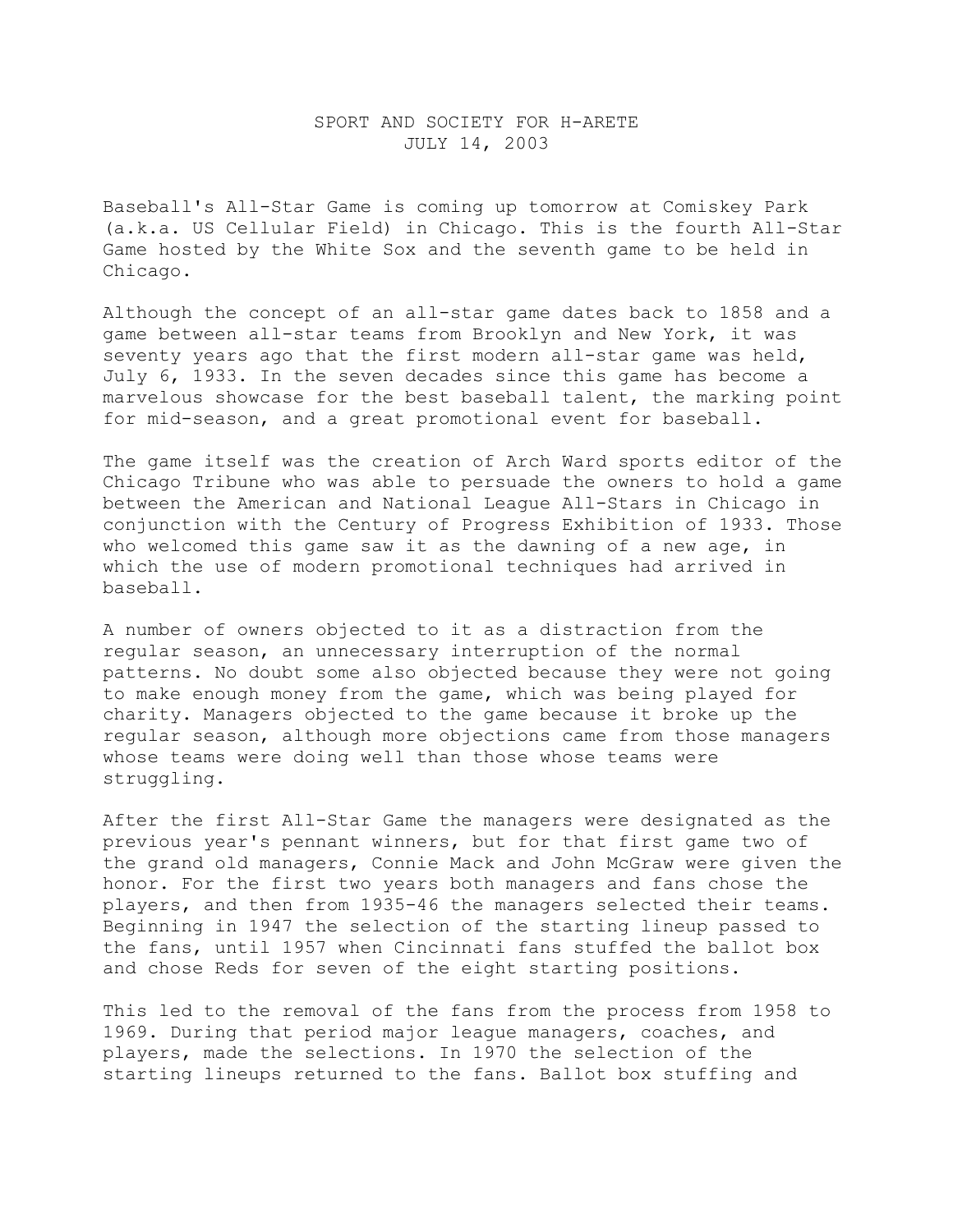sentimentalism rather than performance continue as problems with this system that now includes on-line voting.

The first contest was dubbed the "Game of the Century," as  $49,200$ fans packed Comiskey Park and millions listened on radio. Never had there been so much baseball talent gathered in one place. The game featured such stars as Carl Hubbell, Lefty Grove, Earl Averill, Joe Cronin, Frankie Frisch, and Lefty Gomez.

But the star of the first game was Babe Ruth, at age 38, less than two years from retirement still the dominant force in baseball. Over the years the Babe had developed the uncanny ability to hit home runs for special occasions. Appropriately then, Ruth hit the first home run in All-Star Game history; a two run shot in the third inning giving the American League its third run in a 4-2 victory. In the 8th inning Ruth put frosting on the cake making a remarkable running catch in right field off the bat of Chick Hafey to help preserve the victory.

The following year the game moved to the Polo Grounds in New York, where Giant left-handed screwball artist Carl Hubbell was the starting pitcher. In the first and second innings, Hubbell struck out in order, Babe Ruth, Lou Gehrig, Jimmy Foxx, Al Simmons, and Joe Cronin. All five of these American League All-Stars were subsequently elected to the Hall of Fame. With moments like these it only took two years before the All-Star Game was cemented into the pattern of the baseball season. And many more great moments have followed.

The second All-Star Game in Comiskey Park was in 1950. It was the game in which Ted Williams put the American League ahead with a single in the fifth inning despite having broken his elbow making a catch against the wall in the first inning. It was also the first came to go extra innings with the National League winning 4- 3 on a home run by Red Schoendienst of the Cardinals.

The third All-Star Game in Comiskey in 1983, the 50<sup>th</sup> anniversary of the game. The American League ended an eleven-year National League string of victories winning by ten runs. The highlight of the game was the first grand slam in All-Star history by Fred Lynn, which was the climax of a seven run third inning.

This year the All-Star Game comes in the middle of a most interesting season in which Roger Clemens has reached the 300 win plateau and Barry Bonds just keeps setting new records now becoming the first player to have 500 career stolen bases and over